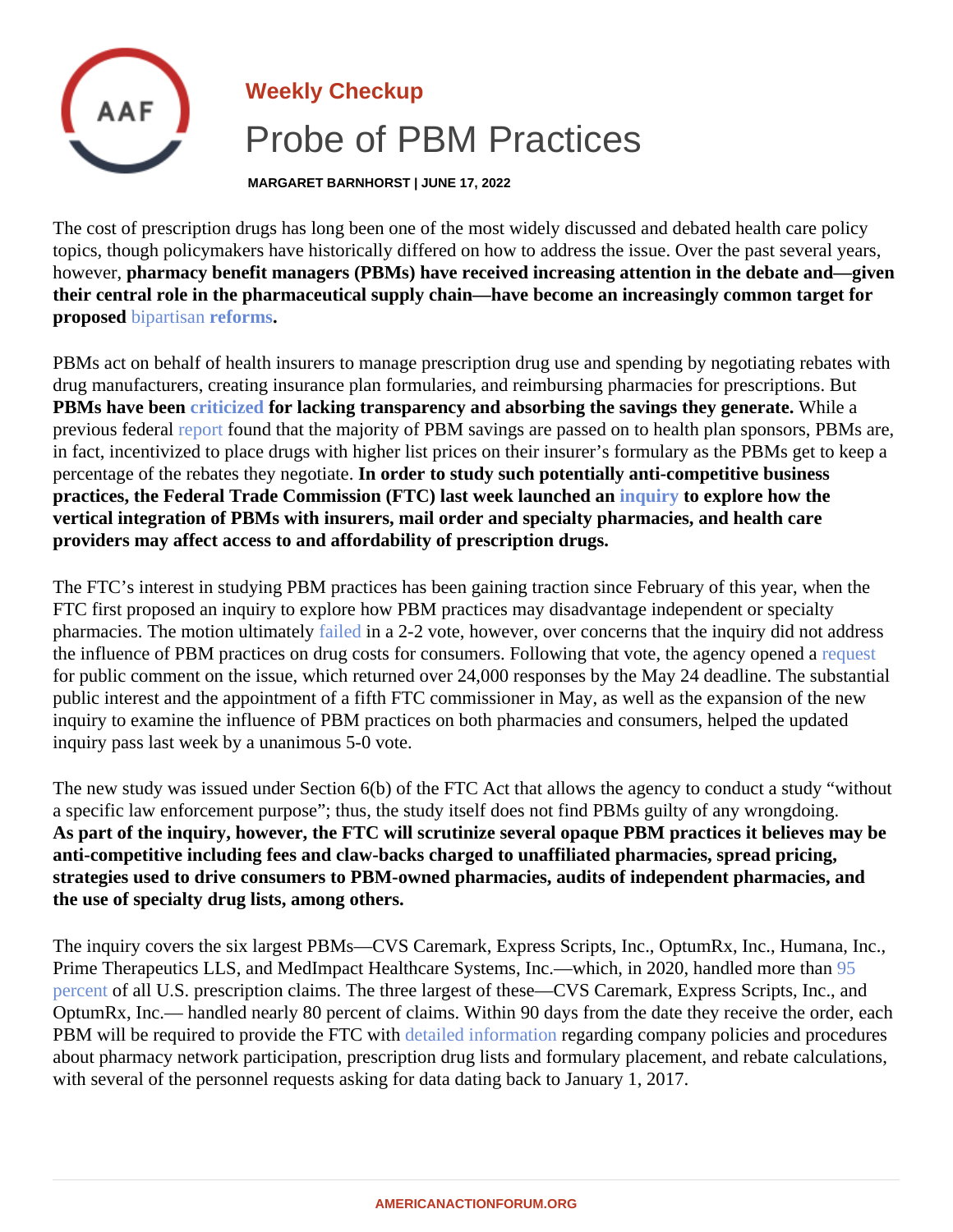Taking a step back, the pharmaceutical supply chain and payment system, and more specifically, the contrac and price negotiations that take place in order to bring a drug from the manufacturer to the patient, are part of long and often convolute process with many middlemen, including manufacturers, wholesalers, insurers, PBMs, and pharmacies, who all add price distortions to the marketly, the inquiry may provide some much-needed transparency into the PBMs' drug pricing practices. Policymakers should keep in mind, however, that while PBM practices are important they are only one slice of the drug-pricing pie.

## CHART REVIEW: COVID-19 RELIEF SPENDING ON U.S. PUBLIC SCHOOL VENTILATION SYSTEMS

Evan Turkowsky, Health Care Policy Intern

Of the \$122 billion the American Rescue Plan allocated to public schools, was earmarked for the improvement of heating, ventilation, and air conditioning (HVAC) systems lune 10, the Center Disease Control and Prevention released its ortion how public schools id ifferent locales (city, suburb, town, and rural areas chose to improve their ventilation strategies sound that most public schools have made no major investmentsin this areasince funding was made available. Over percent of all public schools in the study chose to inspect and/or validate their existing HVAC systems, but less than 40 percent chose to replace or upgrade them and the numbers varied by locale rexample nearly 43 percent of city schools placed or upgraded theiHVAC system, compared to less than 30 percent of rural schools hown in the chart below. The most common reported strategiesoss all schools cluded non-technological methods (78.6 cen) that are less costly, such as using fans nowing class activities outside hich were most common among rural schools (61.7 percent) empared to schools in lother locales.